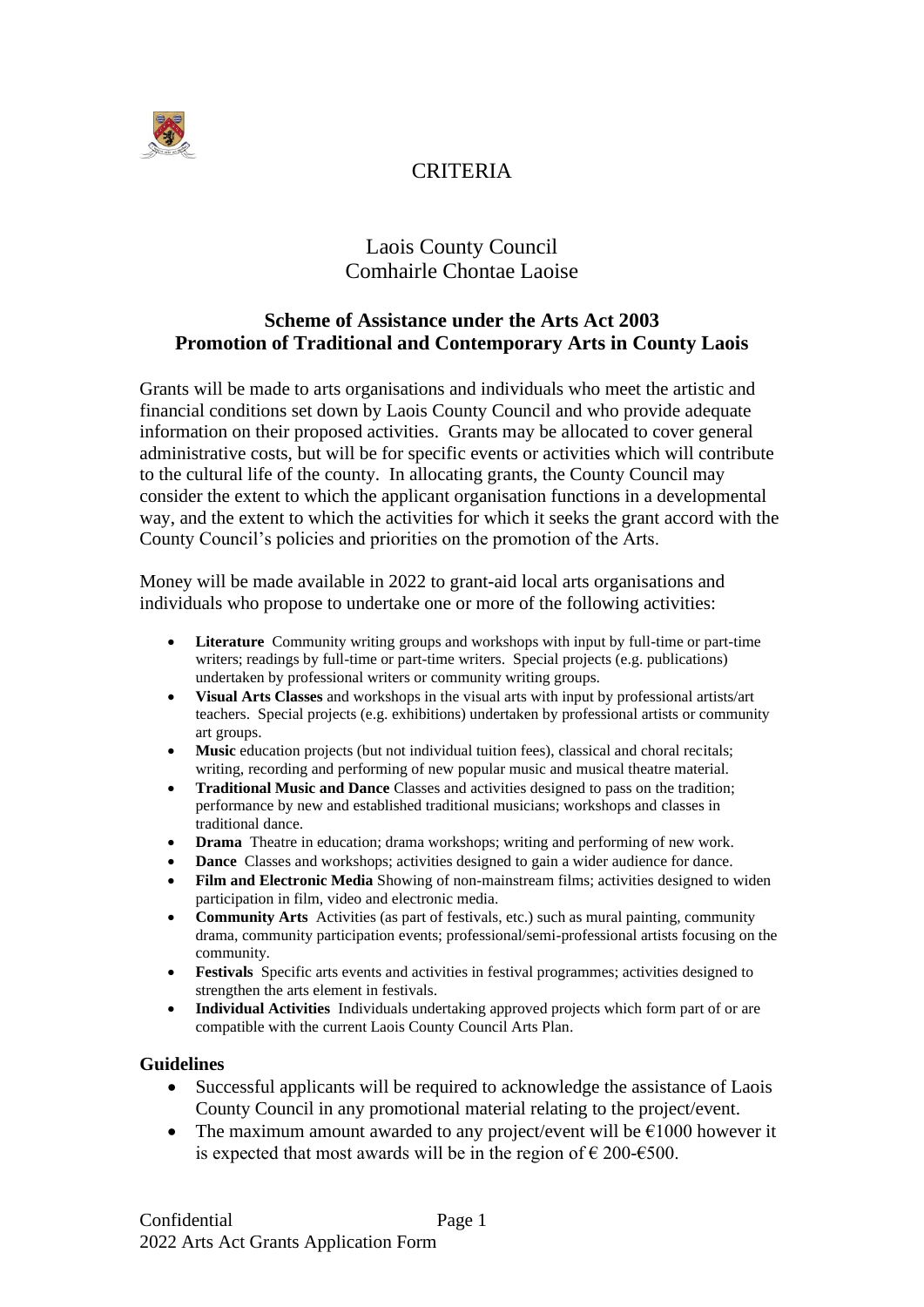- Laois County Council may require assurance that the applicant organisations' tax affairs are in order and in such cases grants may not be paid until these details have been satisfactorily supplied. All groups & individuals require a valid Tax Registration Number.
- It is the Council's intention that support be given to a broad range of artistic disciplines and grants will not cover building programmes, third party grants, ongoing revenue costs, assistance to cover loans or deficits, or projects which could be undertaken on a commercial basis. It is unlikely that funds will be made available to assist charity fundraising events, capital equipment or the hire fee of Council premises.
- An application form for the scheme is provided for applicants as a guide to the information that is required for the assessment for the application. In addition, information on the constitutional status and financial position of the organization making application must be submitted. The submission of incomplete data or absence of information might cause a delay in the consideration of the application and therefore applicants are urged to provide as much detail as possible when applying.
- Selection of projects/events will be made through the appointment of an independent expert assessment panel. These recommendations will be made to members of Laois County Council.
- Organisation applicants should undertake to register with Laois Public Participation Network (PPN). To do so please contact Dan on 057 8665661 or email ppn@laoiscoco.ie.
- 2022 may bring more Covid 19 lockdowns, therefore we are asking groups/individuals to submit innovative contingency planning for their projects.
- Closing date for the receipt of completed applications is Thursday 24<sup>th</sup> **February 2022 at 5.00pm.**

**Please detach this section and retain**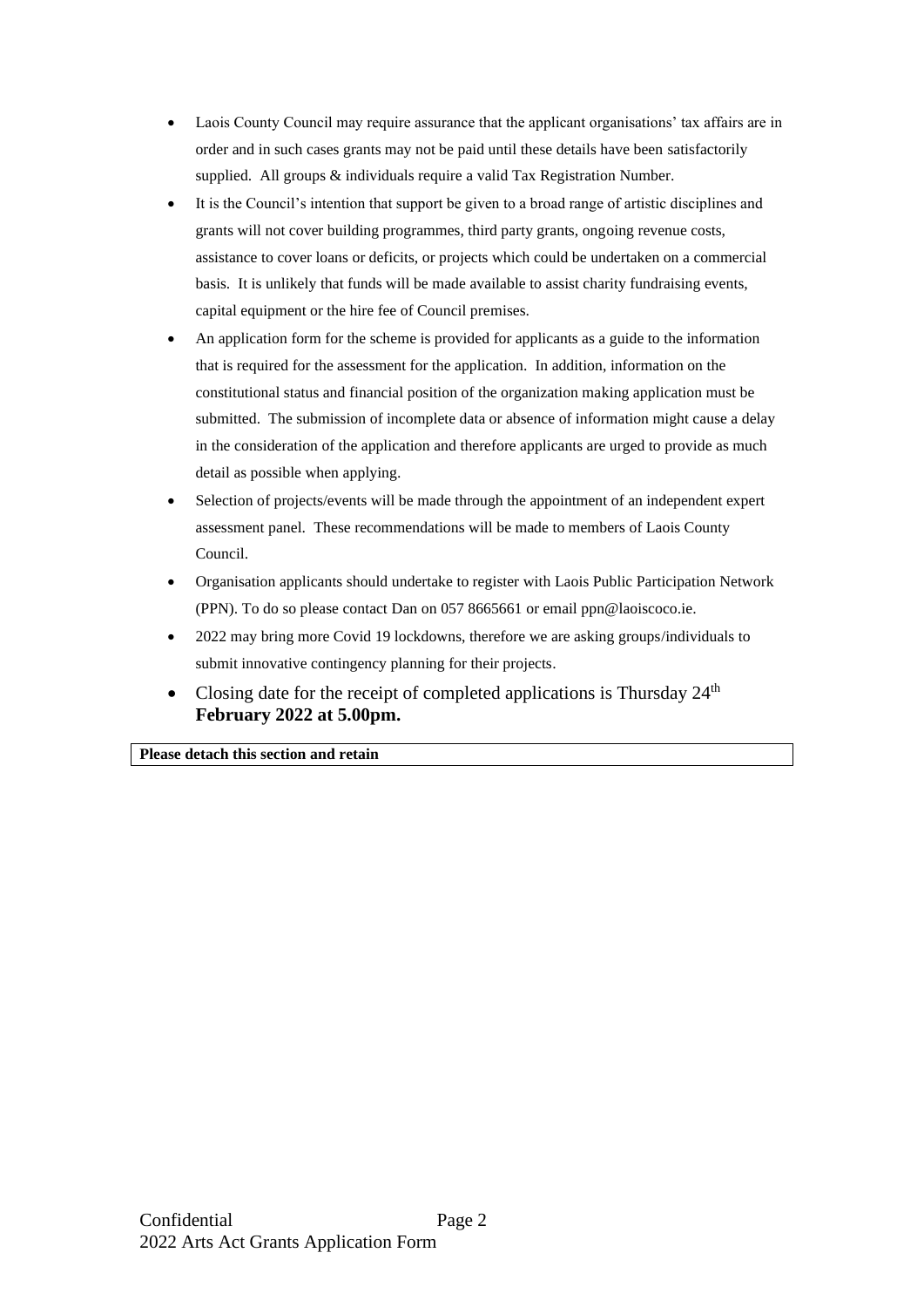## Laois County Council Comhairle Chontae Laoise **Scheme of Arts Grants 2022 – Scém Dheontais Ealaíne 2022 Arts Act 2003 Important: Please read carefully to check requirements and eligibility. All Applicants will require a Tax Clearance number and Access number.**

# **Application Form**

**Name of organisation, Group or Individual: (in BLOCK CAPITALS PLEASE)**

\_\_\_\_\_\_\_\_\_\_\_\_\_\_\_\_\_\_\_\_\_\_\_\_\_\_\_\_\_\_\_\_\_\_\_\_\_\_\_\_\_\_\_\_\_\_\_\_\_\_

## **Name of Secretary/Ainm an Runai**

**\_\_\_\_\_\_\_\_\_\_\_\_\_\_\_\_\_\_\_\_\_\_\_\_\_\_\_\_\_\_\_\_\_\_\_\_\_\_\_\_\_\_\_\_\_\_\_\_\_\_ Contact Address** (please note all correspondence will be sent to this address)

\_\_\_\_\_\_\_\_\_\_\_\_\_\_\_\_\_\_\_\_\_\_\_\_\_\_\_\_\_\_\_\_\_\_\_\_\_\_\_\_\_\_\_\_\_\_\_\_\_\_\_\_\_\_\_\_\_\_\_\_\_\_\_\_\_\_

\_\_\_\_\_\_\_\_\_\_\_\_\_\_\_\_\_\_\_\_\_\_\_\_\_\_\_\_\_\_\_\_\_\_\_\_\_\_\_\_\_\_\_\_\_\_\_\_\_\_\_\_\_\_\_\_\_\_\_\_\_\_\_\_\_\_

**Telephone** \_\_\_\_\_\_\_\_\_\_\_\_\_\_\_\_\_\_\_\_\_\_\_\_\_\_**Fax** \_\_\_\_\_\_\_\_\_\_\_\_\_\_\_\_\_\_\_\_\_\_\_\_\_\_\_\_

**Mobile** \_\_\_\_\_\_\_\_\_\_\_\_\_\_\_\_\_\_\_\_\_\_\_\_\_\_\_\_**email**\_\_\_\_\_\_\_\_\_\_\_\_\_\_\_\_\_\_\_\_\_\_\_\_\_\_\_\_

**Website (if any)** \_\_\_\_\_\_\_\_\_\_\_\_\_\_\_\_\_\_\_\_\_\_\_\_\_\_\_\_\_\_\_

**Name of Chairperson/ Ainm an Chathaoirligh**

**Bank Account Name and No** 

Tax Ref or charitable No (CHY)

### **1) Activity of Organisation or Individual. Tick as many boxes as appropriate**

| Activity of Organisation or | Please | Activity of Organisation or | Please |
|-----------------------------|--------|-----------------------------|--------|
| individual                  | tick   | individual                  | tick   |
| <b>Visual Arts</b>          |        | <b>Community Arts</b>       |        |
|                             |        | Organisation                |        |
| Music                       |        | <b>Choral Society</b>       |        |
| Literature                  |        | <b>Theatre Group</b>        |        |
| Dance                       |        | <b>Musical Society</b>      |        |
| Drama                       |        | Festival                    |        |
| Education                   |        | Club/Group                  |        |
| <b>Traditional Arts</b>     |        | <b>Youth Arts</b>           |        |
| Film/Video                  |        |                             |        |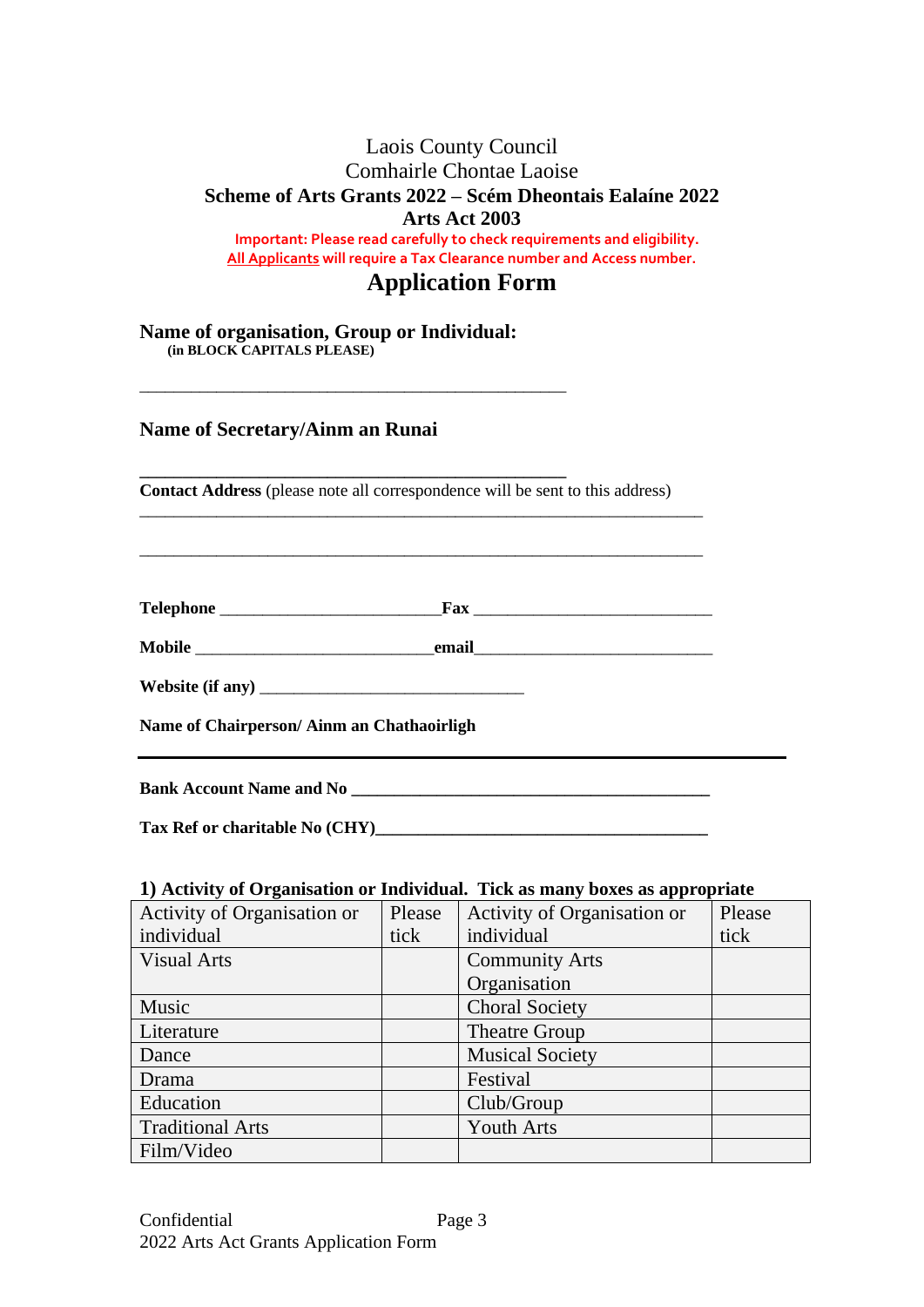### **2**) **Please indicate by ticking the box which category you/your organisation comes under:**

| <b>Voluntary/Local Community Arts</b>                                                                                | <b>Professional Arts</b> | <b>Non Professional Arts</b> |  |
|----------------------------------------------------------------------------------------------------------------------|--------------------------|------------------------------|--|
|                                                                                                                      |                          |                              |  |
| 3) When was group established?                                                                                       |                          | Number of members in group?  |  |
|                                                                                                                      |                          |                              |  |
| 4) Background information, especially in the last year:                                                              |                          |                              |  |
| Please give short description (Max 50 words)                                                                         |                          |                              |  |
|                                                                                                                      |                          |                              |  |
|                                                                                                                      |                          |                              |  |
|                                                                                                                      |                          |                              |  |
|                                                                                                                      |                          |                              |  |
|                                                                                                                      |                          |                              |  |
|                                                                                                                      |                          |                              |  |
|                                                                                                                      |                          |                              |  |
|                                                                                                                      |                          |                              |  |
|                                                                                                                      |                          |                              |  |
|                                                                                                                      |                          |                              |  |
| 5) Funding received from Laois County Council in the last 2 years                                                    |                          |                              |  |
|                                                                                                                      |                          |                              |  |
| Give details of how the funding was utilised and how Laois County Council was<br>acknowledged in publicity material. |                          |                              |  |
|                                                                                                                      |                          |                              |  |
|                                                                                                                      |                          |                              |  |
|                                                                                                                      |                          |                              |  |

## **6) Financial Requirements:**

**Do you have a Tax Registration Number. If so please attach. (NB All groups & individuals require a Tax Registration Number and without this grants cannot be processed)**

| Tax No |
|--------|
|        |
|        |
|        |
|        |
|        |
|        |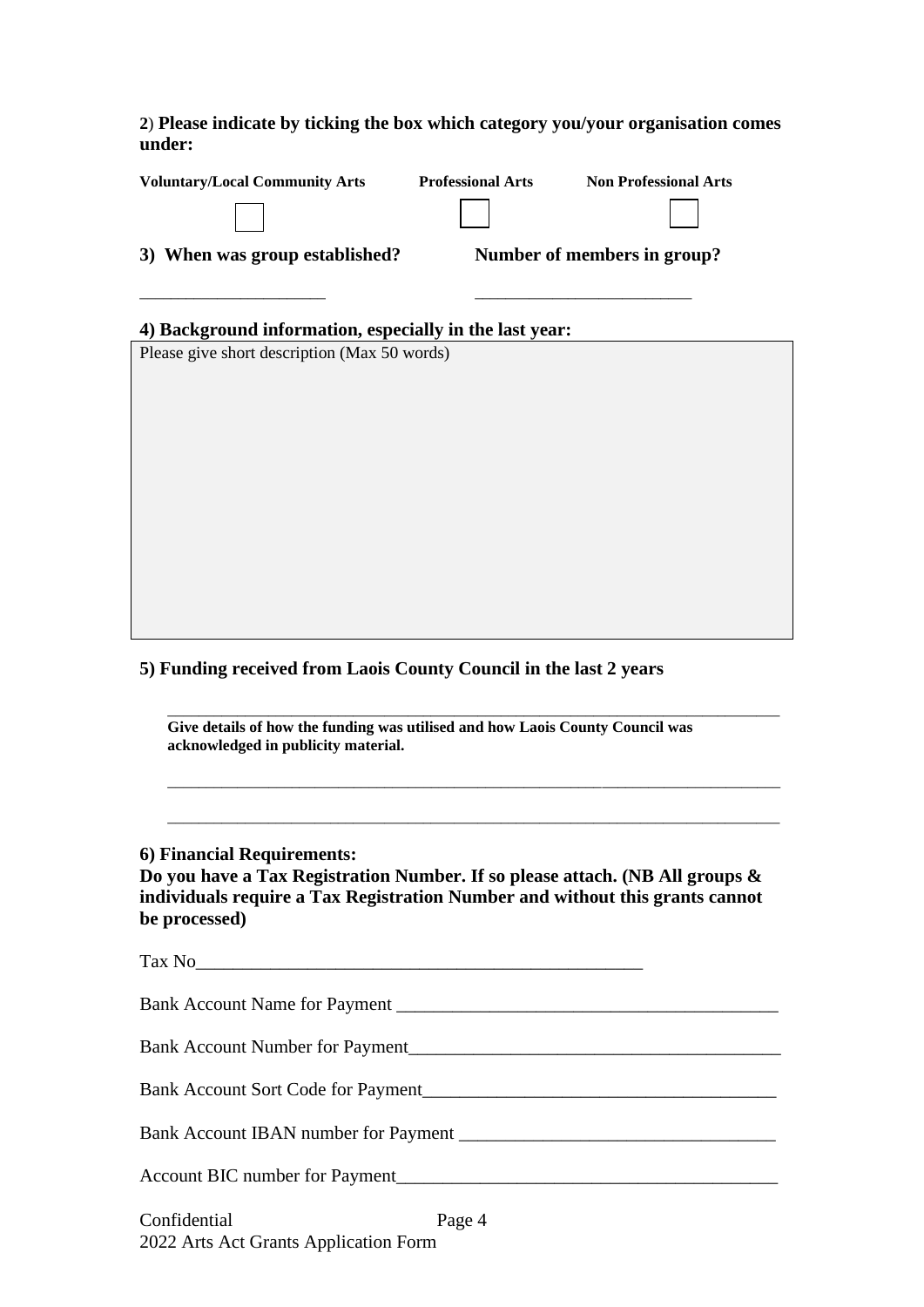**7) Other funding received from public and private sources in 2020 and 2021.**

\_\_\_\_\_\_\_\_\_\_\_\_\_\_\_\_\_\_\_\_\_\_\_\_\_\_\_\_\_\_\_\_\_\_\_\_\_\_\_\_\_\_\_\_\_\_\_\_\_\_\_\_\_\_\_\_\_\_\_\_\_\_\_\_\_\_\_\_\_\_\_\_\_\_\_\_\_\_\_

# **9) Artistic Objectives**

**(max 50 words)**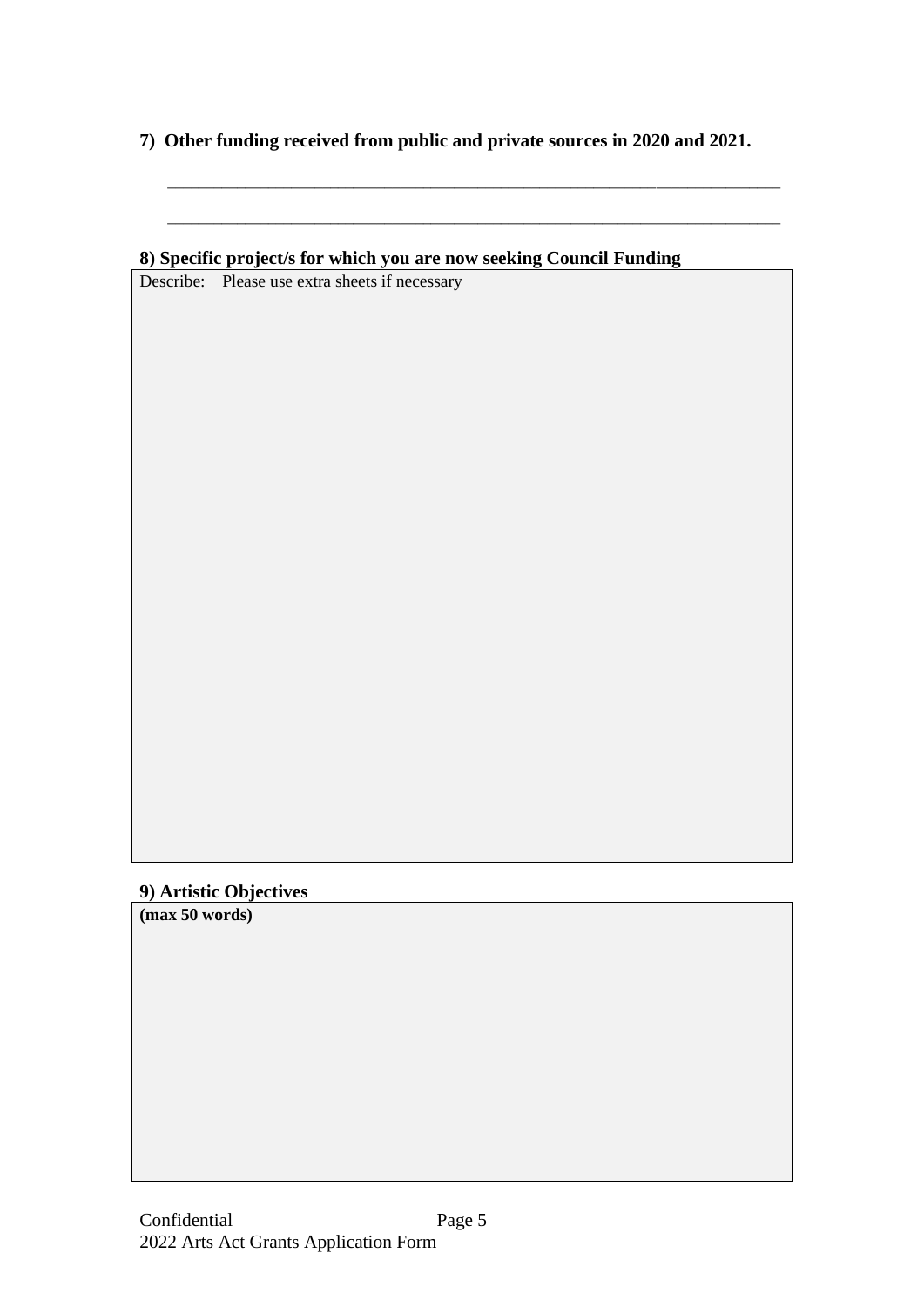| 10)                                                             |  |
|-----------------------------------------------------------------|--|
| <b>Amount of grant now requested from Laois County Council:</b> |  |
|                                                                 |  |

| Supporting documentation (if any) | Number of      | Enclosed      |
|-----------------------------------|----------------|---------------|
| Please list below                 | Items Enclosed | (please tick) |
|                                   |                |               |
|                                   |                |               |
|                                   |                |               |
|                                   |                |               |
|                                   |                |               |

# **12) Summary of your Project with this funding**

**(max 50 words) If, due to Covid 19 lockdowns, the above project is curtailed, please outline how** 

**the project could be delivered online or describe an alternative project that you could progress in its place.**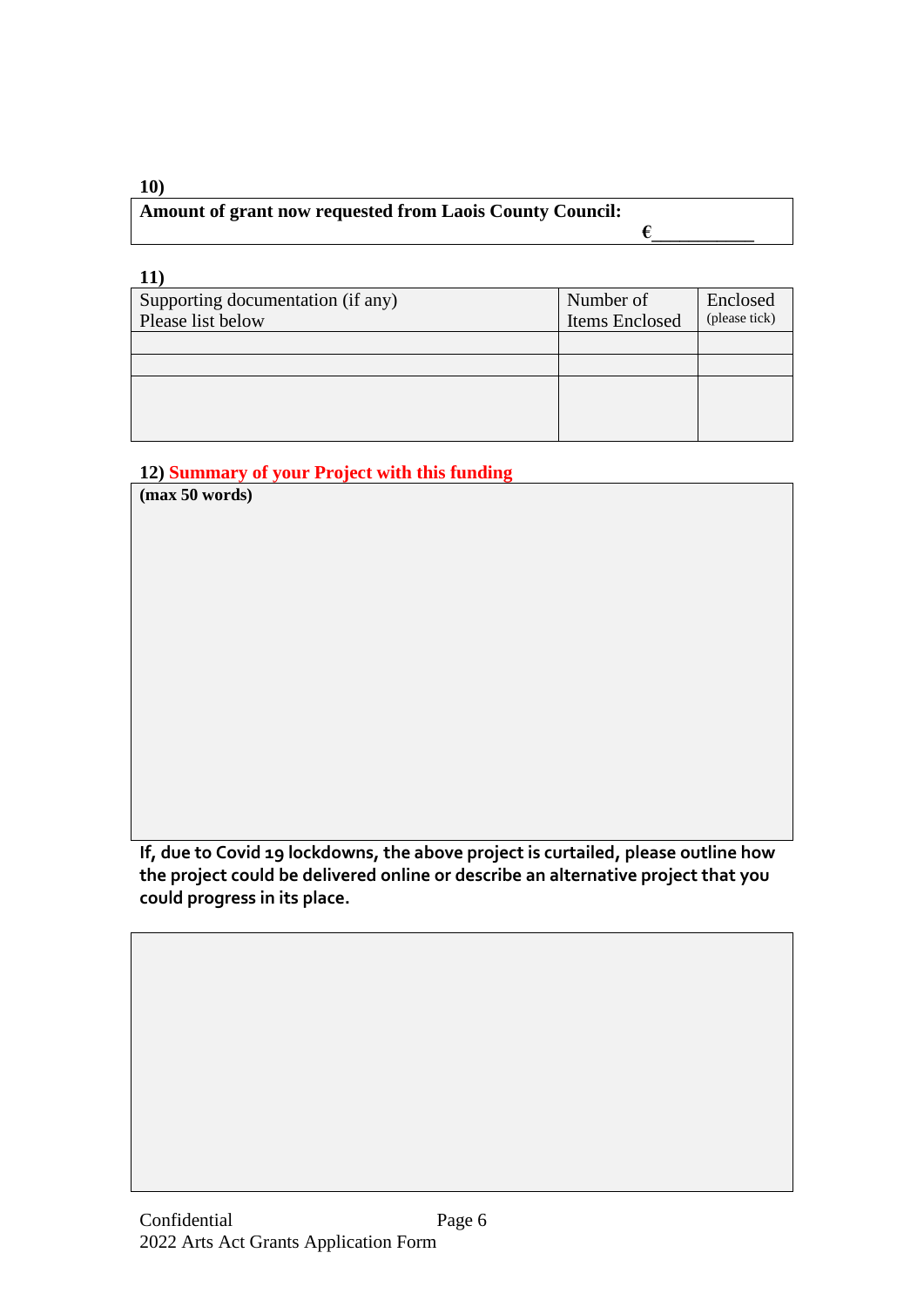# Application Form

# Please indicate how the grant will be utilised

**11)** BUDGET INFORMATION

| <b>Expenditure</b>                    | € |
|---------------------------------------|---|
| Artistic Fees (please itemise)        |   |
|                                       |   |
|                                       |   |
| Venue Rental                          |   |
| Travel & Subsistence (please itemise) |   |
|                                       |   |
|                                       |   |
| Equipment Hire (please itemise)       |   |
|                                       |   |
| Materials (please itemise)            |   |
|                                       |   |
|                                       |   |
|                                       |   |
| Publicity                             |   |
| Administrative Costs (please itemise) |   |
|                                       |   |
| Other Costs (please itemise)          |   |
|                                       |   |
|                                       |   |
|                                       |   |
| <b>Total</b>                          | € |

## **Income**

| Income/your contribution towards your proposal/Project                       | € |
|------------------------------------------------------------------------------|---|
| Income/contributions (please itemise)                                        |   |
|                                                                              |   |
|                                                                              |   |
| <b>Public Funding</b>                                                        |   |
|                                                                              |   |
| <b>Ticket Sales</b>                                                          |   |
|                                                                              |   |
| Sale of Artworks                                                             |   |
| Advertising Income                                                           |   |
| Sale of Programme or Catalogues                                              |   |
| Own Funds                                                                    |   |
| Other sources including any funding from other Departments of Laois          |   |
| <b>County Council</b>                                                        |   |
|                                                                              |   |
|                                                                              |   |
| <b>Total Income</b>                                                          | € |
|                                                                              |   |
| The Council reserves the right to independently check the information given. |   |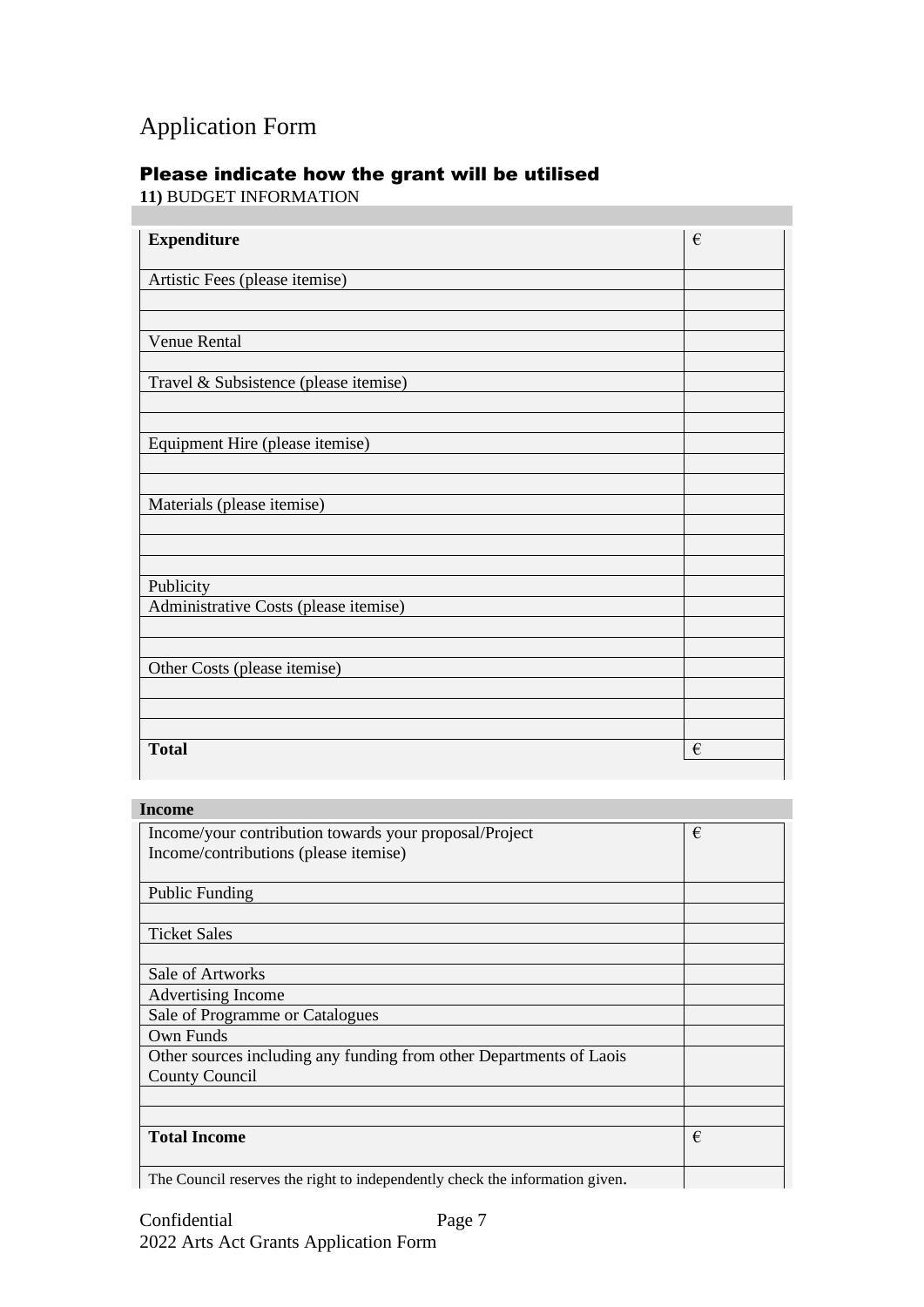• **Please tick** 

**Does your project involve people under 18? Yes\_\_\_\_\_\_\_\_\_No\_\_\_\_\_** (If so please submit your Child Safeguarding Policy) **Do you have a designated Child Safeguarding Officer**? **Yes\_\_\_\_\_\_\_\_ No\_\_\_\_ Will your organisation be Garda Vetting Facilitators/professional artists intending to work with the children within your organisation. Yes\_\_\_\_\_\_\_\_ No\_\_\_\_\_\_\_\_\_**

| Is your organisation tax registered:            | Yes | No |
|-------------------------------------------------|-----|----|
| Is your organisation VAT registered:            | Yes | No |
| Is your organisation a registered charity?      | Yes | No |
| Is your organisation registered with Laois PPN  | Yes | Nο |
| (if answer is no here please undertake to join) |     |    |

**Account Details** (**NB**: *The only method of payment of any grant approved will be by Electronic Funds Transfer. If you are a first time applicant or have not already received payment from Laois City Council by EFT, please complete the official EFT form available by request from Laois County Council)*

#### **Freedom of information**

| Applicants completing this form should note that information provided to the Arts Office,<br><b>GENERAL INFORMATION</b><br>Where did you hear about this award? (please tick to indicate) |  |             | Laois County Council may be disclosed in response to a request made under the Freedom of<br>Information Act (1997 and 2003). Every effort will be made to protect client confidentiality. |
|-------------------------------------------------------------------------------------------------------------------------------------------------------------------------------------------|--|-------------|-------------------------------------------------------------------------------------------------------------------------------------------------------------------------------------------|
|                                                                                                                                                                                           |  |             |                                                                                                                                                                                           |
| Laois County Council Website $\Box$                                                                                                                                                       |  | Media       |                                                                                                                                                                                           |
| By Post from Arts Office                                                                                                                                                                  |  | Other       |                                                                                                                                                                                           |
| <b>Declaration</b>                                                                                                                                                                        |  |             |                                                                                                                                                                                           |
| I have read the award conditions, agree to be bound by them, and certify that the information<br>in this application is correct to the best of my knowledge.                              |  |             |                                                                                                                                                                                           |
| Signed                                                                                                                                                                                    |  | <b>Date</b> | the control of the control of the control of the control of                                                                                                                               |

This application form should be returned, addressed as follows**: Arts Act Grants 2022 The Arts Office, Laois County Council, Áras an Chontae, Portlaoise, Co Laois**. (No email applications accepted)

• Closing date for the receipt of completed applications is **Thursday 24 th February 2022**

• Please note that the Arts Office, Laois County Council will not accept applications received after the closing date and time.